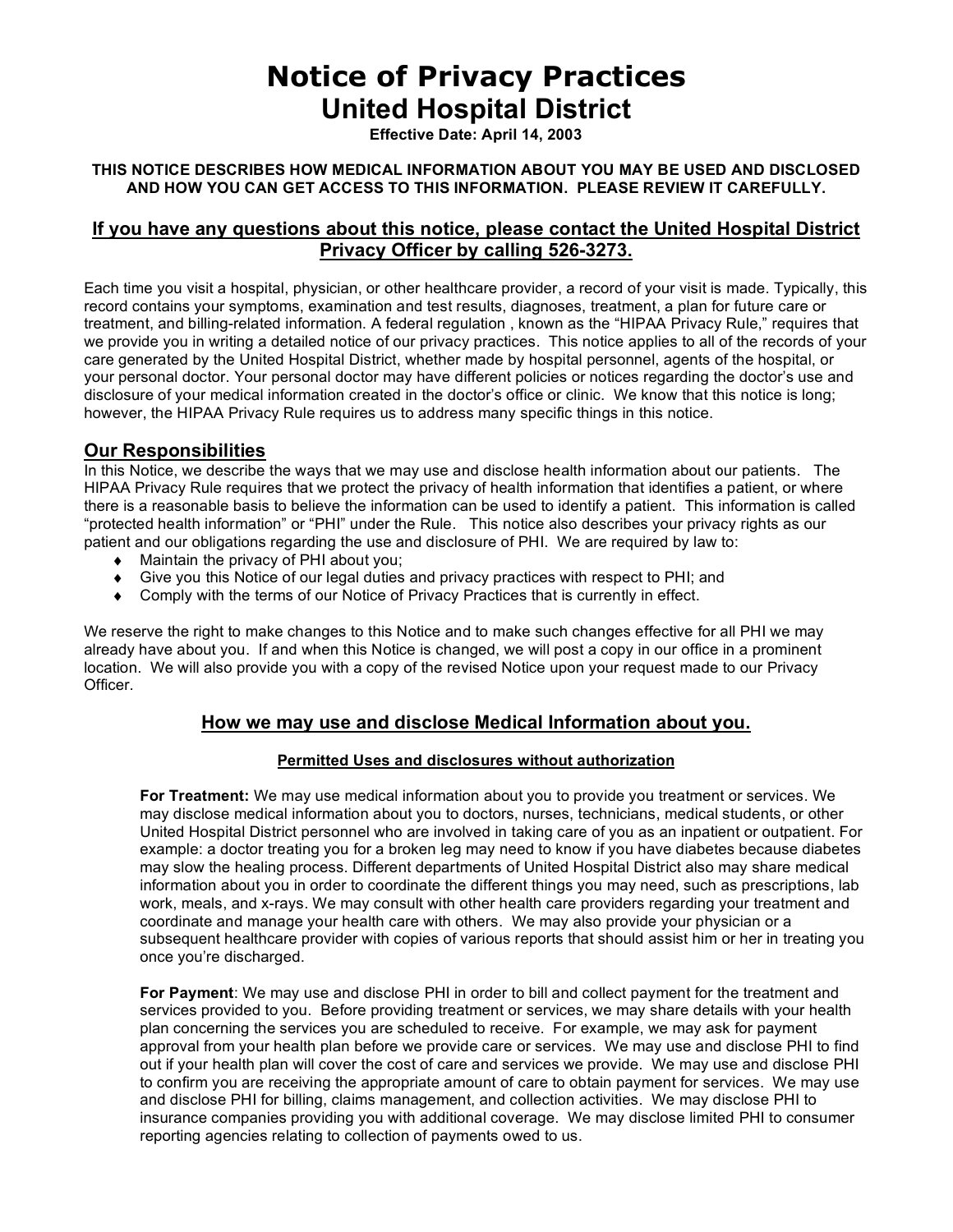We may also disclose PHI to another health care provider or to a company or health plan required to comply with the HIPAA Privacy Rule for the payment activities of that health care provider, company or health plan. For example we may allow a health insurance company to review PHI for the insurance company's activities to determine the insurance benefits to paid for your care.

**For Health Care Operations**: We may use and disclose PHI in performing business activities which are called health care operations. Health care operations include doing things that allow us to improve the quality of care we provide and to reduce health care costs. We may use and disclose PHI about you in the following health care operations:

- Reviewing and improving the quality, efficiency and cost of care that we provide to our patients. For example, we may use PHI about you to develop ways to assist our physicians and staff in deciding how we can improve the medical treatment we provided to others.
- ♦ Improving health care and lowering costs for groups of people who have similar health problems and helping to manage and coordinate the care for these groups of people. We may use PHI to identify groups of people with similar health problems to give them information, for instance, about treatment alternatives, and educational classes.
- ♦ Reviewing and evaluating the skills, qualifications , and performance of health care providers taking care of you and our other patients.
- ♦ Providing training programs for students, trainees, health care providers, or non-health care professionals (for example, billing personnel) to help them practice or improve their skills.
- ♦ Cooperating with outside organizations that evaluate, certify, or license health care providers or staff in a particular field or specialty. For example, we may use or disclose PHI so that one of our nurses may become certified as having expertise in a specific field of nursing.
- ♦ Cooperating with various people who review our activities. For example, PHI may be seen by doctors reviewing the services provided to you, and by accountants, lawyers, accreditation organizations, and others who assist us in complying with the law and managing our business.
- ♦ Assisting us in making plans for our organization's future operations.
- ♦ Resolving grievances within our organization.
- Business planning and development, such as cost-management analysis.
- ♦ Business management and general administrative activities of our organization, including managing our activities related to complying with the HIPAA Privacy Rule and other legal requirements.
- ♦ Creating "de-identified" information that is not identifiable to any individual.
- To business associates (further explained below) we have contracted with to perform the agreed upon service and billing for it.
- ♦ To communicate with you to remind you that you have an appointment for medical care; to assess your satisfaction with our services; to tell you about possible treatment alternatives; to tell you about health-related benefits or services; to contact you as part of fund raising efforts.
- To inform Funeral Directors consistent with applicable law.
- ♦ For population based activities relating to improving health or reducing health care costs.

If another health care provider, company, or health plan that is required to comply with the HIPAA Privacy Rule has or once had a relationship with you, we may disclose PHI about you for certain health care operations of that health care provider or company. For example, such health care operations may include: reviewing and evaluating the skills, qualifications, and performance of health care providers; providing training programs for students, trainees, health care providers, or non-health care professionals cooperating with outside organizations that evaluate, certify, or license health care providers or staff in a particular field or specialty; and assisting with legal compliance activities of that health care provider or company.

We may also disclose PHI for the health care operations of an "organized health care arrangement" in which we participate. An example of an "organized health care arrangement" is the joint care provided by a hospital and the doctors who see patients at the hospital.

**Business Associates**: There are some services provided in our organization through contracts with business associates. Examples include physician services in the emergency department and radiology, certain laboratory tests, and external transcription services. When these services are contracted, we may disclose your health information to our business associate so that they can perform the job we've asked them to do and bill you or your third-party payer for services rendered. To protect your health information, however, we require the business associate to appropriately safeguard your information.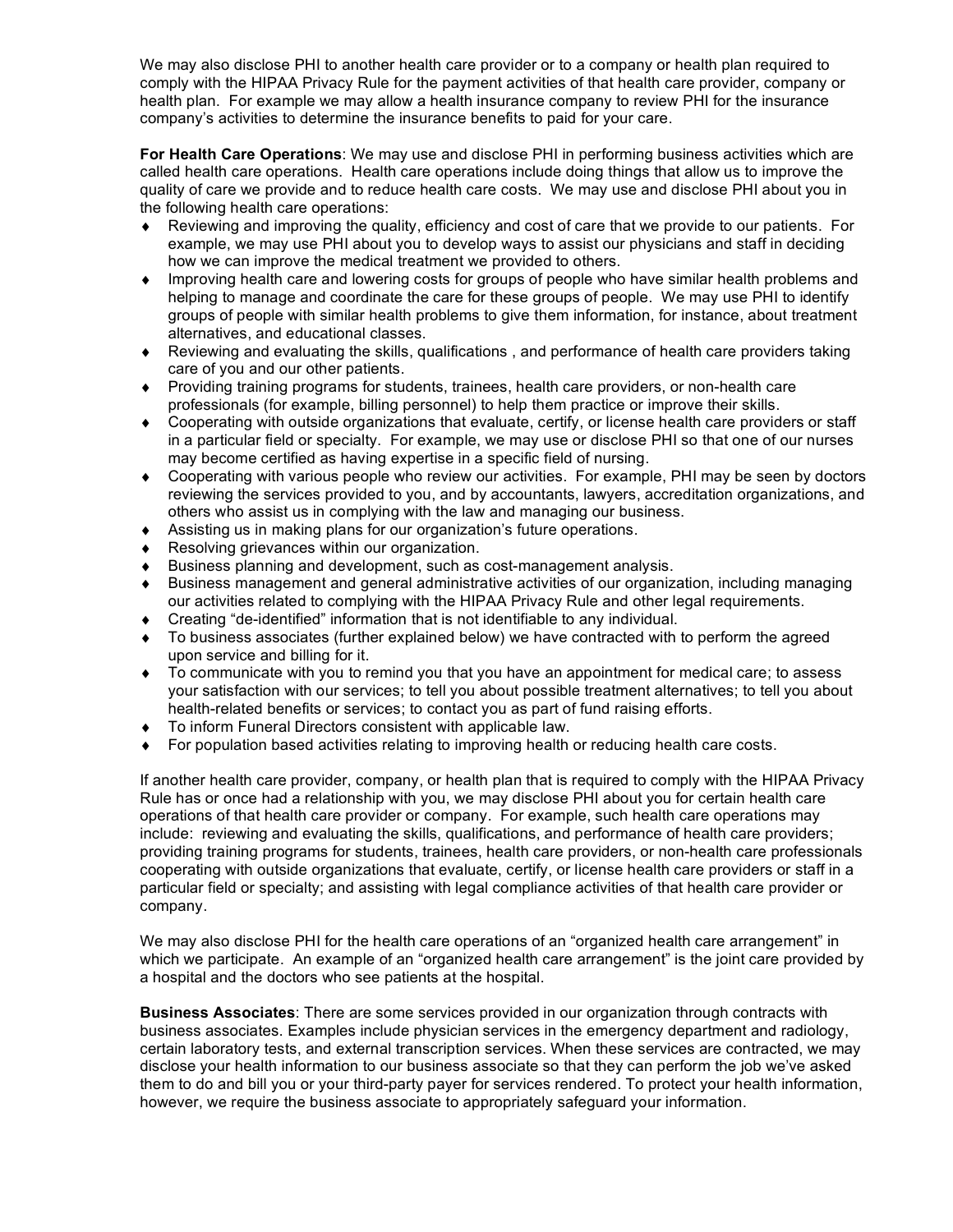#### **Uses and Disclosure for which you have the opportunity to object**

**Directory**: We may include certain limited information about you in the hospital directory while you are a patient at the hospital. The information may include your name, location in the hospital, your general condition (*e.g*., fair, stable, etc.) and your religious affiliation. This information may be provided to members of the clergy and, except for religious affiliation, to other people who ask for you by name. If you would like to opt out of being in the facility directory please request the Opt Out Form from the admission staff or UHD Privacy Officer.

**Individuals Involved in Your Care or Payment for Your Care**: We may disclose PHI about you to your family member, close friend, or any other person identified by you if that information is directly relevant to the person's involvement in your care or payment for your care. If you are present and able to consent or object (or if you are available in advance), then we may only use or disclose PHI if you do not object after you have been informed of your opportunity to object. If you are not present or you are unable to consent of object, we may exercise professional judgement in determining whether the use or disclosure of PHI is in your best interest. For example, if you are brought into the Emergency Room and are unable to communicate normally with the physician or nurse for some reason, we may find it is in your best interest to give your prescription and other medical supplies to the friend or relative who brought you in for treatment. We may also use and disclose PHI to notify such persons of your location, general condition, or death. We also may coordinate with disaster relief agencies to make this type of notification. We also may use professional judgement and our experience with common practice to make reasonable decisions about your best interest in allowing a person to act on your behalf to pick up filled prescriptions, medical supplies, X-rays, or other things that contain PHI about you.

#### **Other uses and Disclosures We Can Make Without Your Written Authorization or Opportunity to Agree or Object**

We may use and disclose PHI about you in the following circumstances without your authorization or opportunity to agree or object, provided that we comply with certain conditions that may apply.

**Research**: We may use and disclose PHI about you for research purposes under certain limited circumstances. We must obtain a written authorization to use and disclose PHI about you for research purposes except in situations where a research project meets specific, detailed criteria established by the HIPPA privacy rule to ensure the privacy of PHI.

**Future Communications:** We may communicate to you via newsletters, mail outs or other means regarding treatment options, health related information, disease-management programs, wellness programs, or other community based initiatives or activities in which our facility is participating.

**As required by law**: We may use and disclose PHI as required by federal, state, or local law. Any disclosure complies with the law and is limited to the requirements of the law.

- ♦ Correctional Institutions
- ♦ Military Command Authorities
- ♦ Veterans Administration
- ♦ National Security and Intelligence Agencies
- ♦ Protective Services for the President and Others

**Public Health Activities**: We may use or disclose PHI to public health authorities or other authorized persons to carry out certain activities related to public health, including the following activities:

- ♦ To prevent or control disease, injury, or disability;
- ♦ To report disease, injury, birth, or death;
- ♦ To report child abuse or neglect;
- To report reactions to medications or problems with products or devices regulated by the federal Food and Drug Administration or other activities related to quality, safety, or effectiveness of FDAregulated products or activities;
- ♦ To locate and notify persons of recalls of products they may be using;
- ♦ To notify a person who may have been exposed to a communicable disease in order to control who may be at risk of contracting or spreading the disease; or
- ♦ To report to your employer, under limited circumstances, information related primarily to workplace injuries or illness, or workplace medical surveillance.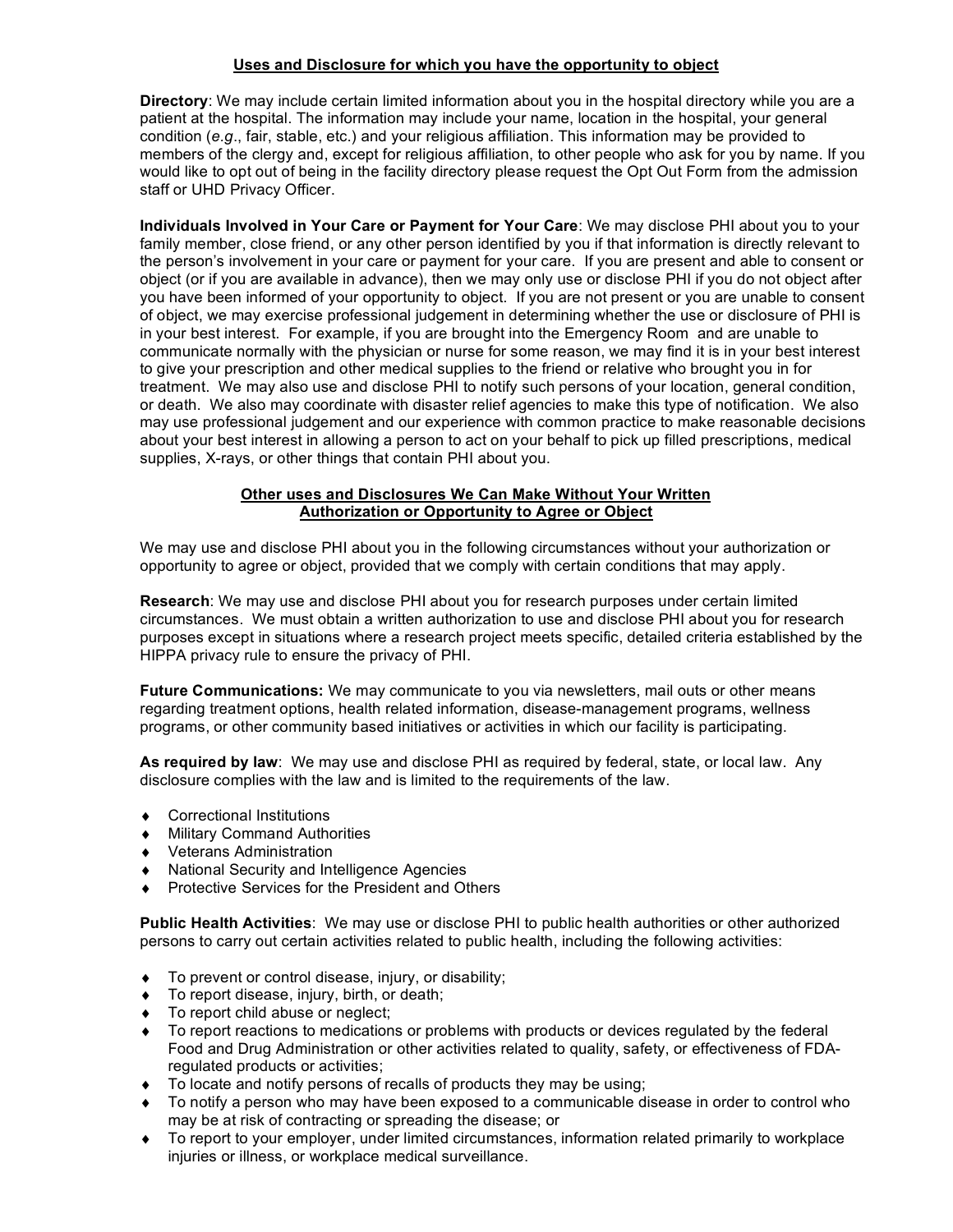**Abuse Neglect, or Domestic Violence**: We may disclose PHI in certain cases to proper government authorities if we reasonably believe that a patient has been a victim of domestic violence, abuse, or neglect.

**Health Oversight Activities:** We may disclose PHI to a health oversight agency for oversight activities including, for example, audits, investigations, inspections, licensure and disciplinary activities and other activities conducted by health oversight agencies to monitor the health care system, government health care programs, and compliance with certain laws.

**Lawsuits and Other Legal Proceedings**: We may use or disclose PHI when required by a court or administrative tribunal order. We may also disclose PHI in response to subpoenas, discovery requests, or other required legal process when efforts have been made to advise you of the request or to obtain an order protecting the information requested.

**Law Enforcement:** Under certain conditions, we may disclose PHI to law enforcement officials for the following purposes where the disclosure is:

- ♦ About a suspected crime victim if, under certain limited circumstances, we are unable to obtain a person's agreement because of incapacity or emergency;
- ♦ To alert law enforcement of a death that we suspect was the result of criminal conduct;
- ◆ Required by law;
- ♦ In response to a court order, warrant, subpoena, summons, administrative agency request, or other authorized process;
- ♦ To identify or locate a suspect, fugitive, material witness, or missing person;
- ♦ About a crime or suspected crime committed at our office; or
- ♦ In response to a medical emergency not occurring at the hospital, if necessary to report a crime, including the nature of the crime, the location of the crime or the victim, and the identity of the person who committed the crime.

**Coroners, Medical Examiners, Funeral Directors:** We may disclose PHI to a coroner or medical examiner to identify a deceased person and determine the cause of death. In addition, we may disclose PHI to funeral directors, as authorized by law, so that they may carry out their jobs.

**Organ and Tissue Donation:** If you are an organ donor, we may use or disclose PHI to organizations that help procure, locate, and transplant organs in order to facilitate an organ, eye or tissue donation and transplantation.

**To Avert a Serious Threat to Health of Safety:** We may use or disclose PHI about you in limited circumstances when necessary to prevent a threat to the health or safety of a person or to the public. This disclosure can only be made to a person who is able to help prevent the threat.

**State-Specific Requirements**: Many states have requirements for reporting including population-based activities relating to improving health or reducing health care costs.

**Workers' Compensation:** We may disclose PHI as authorized by workers' compensation laws or other similar programs that provide benefits for work-related injuries or illnesses.

**Disclosures required by HIPAA Privacy Rule:** We are required to disclose PHI to the Secretary of the United States Department of Health and Human Services when requested by the Secretary to review our compliance with the HIPAA Privacy Rule. We are also required in certain cases to disclose PHI to you upon your request to access PHI or for an accounting of certain disclosures of PHI about you.

#### **Other Uses and Disclosures of PHI Require Your Authorization**

All other uses and disclosures of PHI about you will only be made with your written authorization. If you have authorized us to use or disclose PHI about you, you may revoke your authorization at any time, except to the extent we have taken action based on the authorization.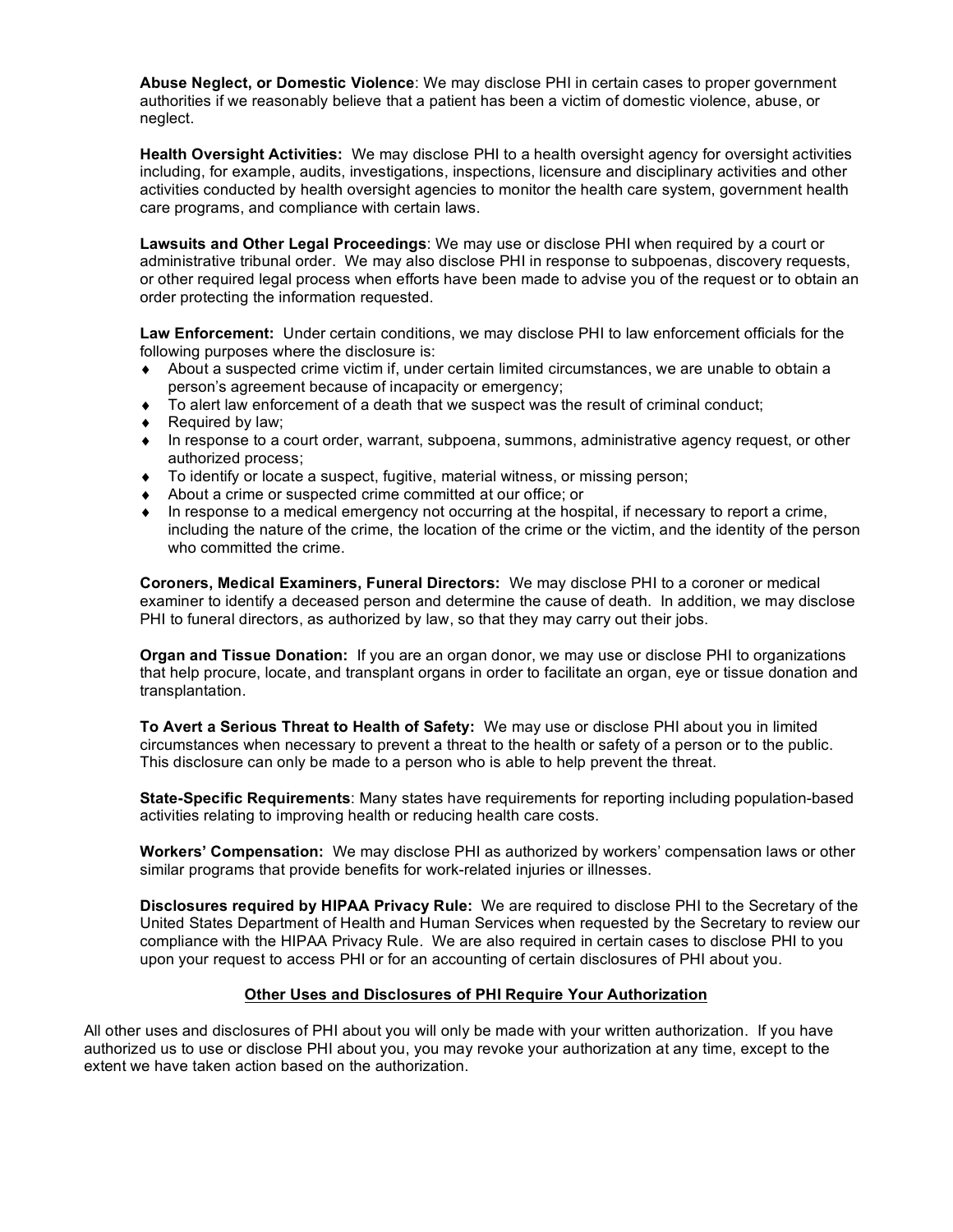## **Your Health Information Rights**

Although your health record is the physical property of the healthcare practitioner or facility that compiled it, you have the right to:

**Inspect and Copy:** You have the right to inspect and copy medical information that may be used to make decisions about your care. This includes your medical and billing records but does not include psychotherapy notes or information gathered or prepared for a civil, criminal, or administrative proceeding. We may deny your request to inspect and copy only in limited circumstances. If you are denied access to medical information, you may request that the denial be reviewed. Another licensed health care professional chosen by the hospital will review your request and the denial. The person conducting the review will not be the person who denied your request. We will comply with the outcome of the review. To inspect and copy PHI please contact our Health Information Office or our Privacy Officer.

**Amend**: If you feel that medical information we have about you is incorrect or incomplete, you may ask us to amend the information. You have the right to request an amendment for as long as the information is kept by or for the hospital. Your request must be in writing and you must give us a reason for the request. We may deny your request in certain cases, including if it is not in writing or if you do not give us a reason for the request. To make this type of request, please contact our Health Information Office or our Privacy Officer.

**An Accounting of Disclosures**: You have the right to request an "accounting" of certain disclosures that we have made of PHI about you. This is a list of the disclosures made by us during a specified period of up to six years *other than* disclosures made:

- ♦ For treatment, payment, and health care operations (permitted disclosures as defined above),
- $\bullet$  For use in or related to a facility directory,
- ♦ To family members or friends involved in your care,
- ♦ To you directly,
- ♦ Pursuant to an authorization of you or your personal representative, or for certain notification purposes (including national security, intelligence, correctional, and law enforcement purposes), and
- ♦ Disclosures made before April 14, 2003.

If you wish to make such a request, please contact our Privacy Officer. The first list you request in a 12 month period will be free of charge, but we may charge you for our reasonable costs of providing additional lists in the same 12-month period. We will tell you about these costs, and you may choose to cancel your request at any time before costs are incurred.

**Request Restrictions:** You have the right to request a restriction or limitation on the medical information we use or disclose about you for treatment, payment or health care operations. You also have the right to request a limit on the medical information we disclose about you to someone who is involved in your care or the payment for your care, like a family member or friend. For example, you could ask that we not use or disclose information about a surgery you had. *We are not required to agree to your request***.** If we do agree, we will comply with your request unless the information is needed to provide you emergency treatment. To request restrictions, you must make your request in writing to our Privacy Officer. In your request, please include the following:

- ♦ The information that you want to restrict,
- ♦ How you want to restrict the information,
- ♦ To whom you want those restrictions to apply.

**Request Confidential Communications:** You have the right to request that we communicate with you about medical matters in a certain way or at a certain location. We will agree to the request to the extent that it is reasonable for us to do so. For example, you can ask that we use an alternative address for billing purposes, or you may ask us to contact you at home rather than at work. You must make your request in writing to our Health Information Office or our Privacy Officer.

**A Paper Copy of This Notice:** You have a right to receive a paper copy of this notice at any time. Even if you have agreed to receive this notice electronically, you are still entitled to a paper copy of this notice.